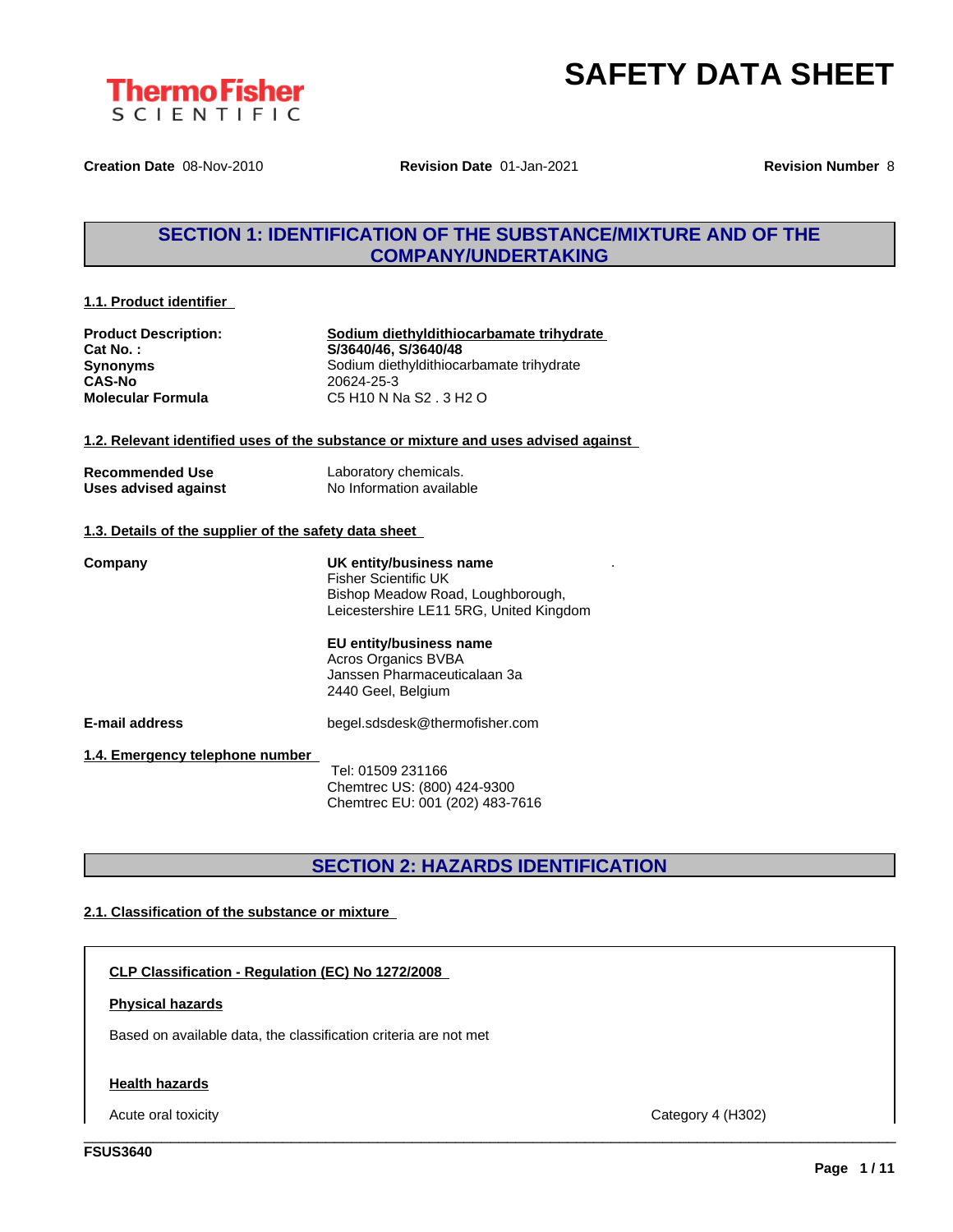# \_\_\_\_\_\_\_\_\_\_\_\_\_\_\_\_\_\_\_\_\_\_\_\_\_\_\_\_\_\_\_\_\_\_\_\_\_\_\_\_\_\_\_\_\_\_\_\_\_\_\_\_\_\_\_\_\_\_\_\_\_\_\_\_\_\_\_\_\_\_\_\_\_\_\_\_\_\_\_\_\_\_\_\_\_\_\_\_\_\_\_\_\_\_ **Sodium diethyldithiocarbamate trihydrate Revision Date** 01-Jan-2021

Skin Corrosion/Irritation Serious Eye Damage/Eye Irritation **Category 2 (H319)** Category 2 (H319) Specific target organ toxicity - (single exposure) Category 3 (H335)

### **Environmental hazards**

Acute aquatic toxicity Category 1 (H400)

*Full text of Hazard Statements: see section 16*



### **Signal Word Warning**

### **Hazard Statements**

H302 - Harmful if swallowed

- H315 Causes skin irritation
- H319 Causes serious eye irritation

H335 - May cause respiratory irritation

H400 - Very toxic to aquatic life

### **Precautionary Statements**

P270 - Do not eat, drink or smoke when using this product

P280 - Wear protective gloves/protective clothing/eye protection/face protection

P305 + P351 + P338 - IF IN EYES: Rinse cautiously with water for several minutes. Remove contact lenses, if present and easy to do. Continue rinsing

P310 - Immediately call a POISON CENTER or doctor/physician

P273 - Avoid release to the environment

P261 - Avoid breathing dust/fume/gas/mist/vapors/spray

### **2.3. Other hazards**

Toxic to terrestrial vertebrates

### **SECTION 3: COMPOSITION/INFORMATION ON INGREDIENTS**

### **3.1. Substances**

| Component                                             | <b>CAS-No</b> | EC-No.            | Weight % | CLP Classification - Regulation (EC) No<br>1272/2008                                                             |
|-------------------------------------------------------|---------------|-------------------|----------|------------------------------------------------------------------------------------------------------------------|
| Diethylcarbamodithioic acid sodium salt<br>trihvdrate | 20624-25-3    |                   | >95      | STOT SE 3 (H335)<br>Skin Irrit. 2 (H315)<br>Eye Irrit. 2 (H319)<br>Acute Tox. 4 (H302)<br>Aquatic Acute 1 (H400) |
| Sodium diethyldithiocarbamate                         | 148-18-5      | EEC No. 205-710-6 |          | STOT SE 3 (H335)<br>Skin Irrit. 2 (H315)                                                                         |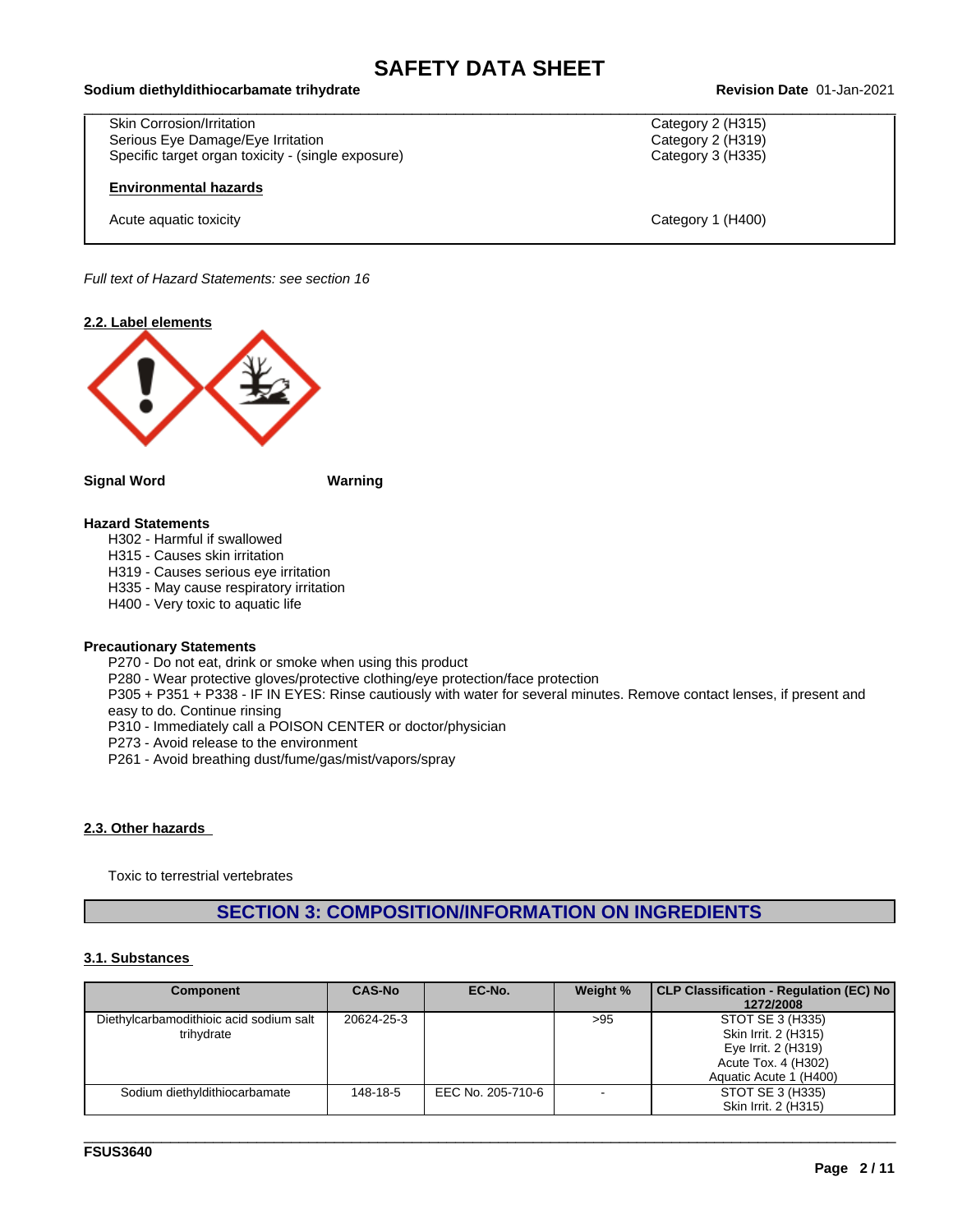#### \_\_\_\_\_\_\_\_\_\_\_\_\_\_\_\_\_\_\_\_\_\_\_\_\_\_\_\_\_\_\_\_\_\_\_\_\_\_\_\_\_\_\_\_\_\_\_\_\_\_\_\_\_\_\_\_\_\_\_\_\_\_\_\_\_\_\_\_\_\_\_\_\_\_\_\_\_\_\_\_\_\_\_\_\_\_\_\_\_\_\_\_\_\_ **Sodium diethyldithiocarbamate trihydrate Revision Date** 01-Jan-2021

|  | $\sim$<br>$\overline{\phantom{a}}$<br>טו שו<br>$\sim$ $\sim$<br>Acute<br>$\sim$<br>$\sim$<br>$^{\prime\prime}$<br>w |
|--|---------------------------------------------------------------------------------------------------------------------|
|--|---------------------------------------------------------------------------------------------------------------------|

| Component                     | <b>Specific concentration limits</b><br>IJUL 5 | <b>M-Factor</b> | Component notes |
|-------------------------------|------------------------------------------------|-----------------|-----------------|
| Sodium diethyldithiocarbamate |                                                |                 |                 |

#### *Full text of Hazard Statements: see section 16*

### **SECTION 4: FIRST AID MEASURES**

### **4.1. Description of first aid measures**

| <b>Eye Contact</b>                                               | Rinse immediately with plenty of water, also under the eyelids, for at least 15 minutes. Get<br>medical attention.                                                                                                                                                                                                                                            |
|------------------------------------------------------------------|---------------------------------------------------------------------------------------------------------------------------------------------------------------------------------------------------------------------------------------------------------------------------------------------------------------------------------------------------------------|
| <b>Skin Contact</b>                                              | Wash off immediately with plenty of water for at least 15 minutes. Get medical attention.                                                                                                                                                                                                                                                                     |
| Ingestion                                                        | Do NOT induce vomiting. Call a physician or poison control center immediately.                                                                                                                                                                                                                                                                                |
| <b>Inhalation</b>                                                | Remove to fresh air. If breathing is difficult, give oxygen. If not breathing, give artificial<br>respiration. Do not use mouth-to-mouth method if victim ingested or inhaled the substance;<br>give artificial respiration with the aid of a pocket mask equipped with a one-way valve or<br>other proper respiratory medical device. Get medical attention. |
| Self-Protection of the First Aider                               | Ensure that medical personnel are aware of the material(s) involved, take precautions to<br>protect themselves and prevent spread of contamination.                                                                                                                                                                                                           |
| 4.2. Most important symptoms and effects, both acute and delayed |                                                                                                                                                                                                                                                                                                                                                               |

No information available.

### **4.3. Indication of any immediate medical attention and special treatment needed**

**Notes to Physician** Treat symptomatically.

### **SECTION 5: FIREFIGHTING MEASURES**

#### **5.1. Extinguishing media**

#### **Suitable Extinguishing Media**

Water spray. Carbon dioxide (CO<sub>2</sub>). Dry chemical. Use extinguishing measures that are appropriate to local circumstances and the surrounding environment. Chemical foam.

**Extinguishing media which must not be used for safety reasons** No information available.

#### **5.2. Special hazards arising from the substance or mixture**

Do not allow run-off from fire-fighting to enter drains or water courses.

### **Hazardous Combustion Products**

Nitrogen oxides (NOx), Thermal decomposition can lead to release of irritating gases and vapors, Carbon monoxide (CO), Carbon dioxide (CO2), Sulfur oxides.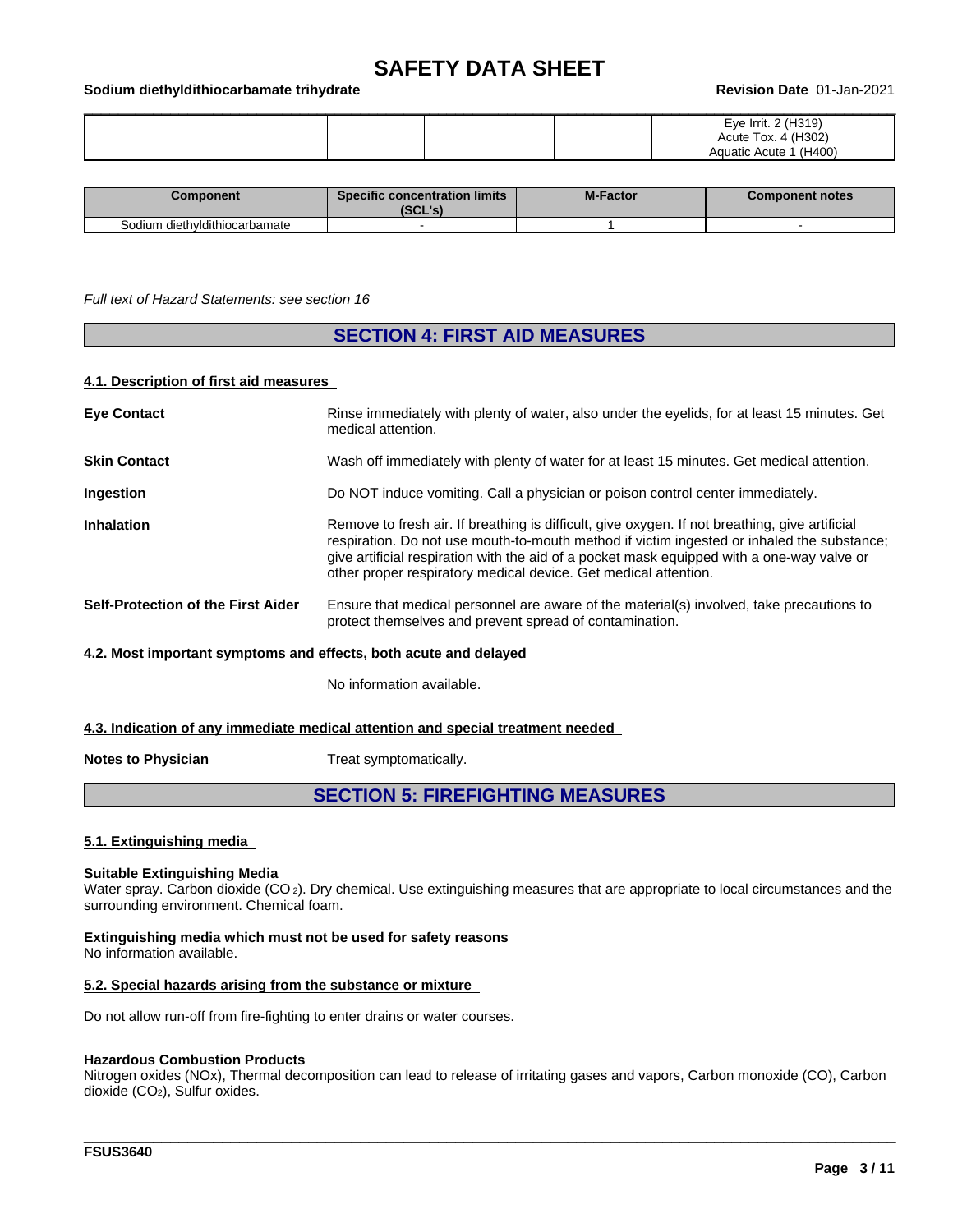#### \_\_\_\_\_\_\_\_\_\_\_\_\_\_\_\_\_\_\_\_\_\_\_\_\_\_\_\_\_\_\_\_\_\_\_\_\_\_\_\_\_\_\_\_\_\_\_\_\_\_\_\_\_\_\_\_\_\_\_\_\_\_\_\_\_\_\_\_\_\_\_\_\_\_\_\_\_\_\_\_\_\_\_\_\_\_\_\_\_\_\_\_\_\_ **Sodium diethyldithiocarbamate trihydrate Revision Date** 01-Jan-2021

### **5.3. Advice for firefighters**

As in any fire, wear self-contained breathing apparatus pressure-demand, MSHA/NIOSH (approved or equivalent) and full protective gear. Thermal decomposition can lead to release of irritating gases and vapors.

### **SECTION 6: ACCIDENTAL RELEASE MEASURES**

#### **6.1. Personal precautions, protective equipment and emergency procedures**

Use personal protective equipment as required.Ensure adequate ventilation. Avoid dust formation.

### **6.2. Environmental precautions**

Do not flush into surface water or sanitary sewer system. Do not allow material to contaminate ground water system. Prevent product from entering drains. Local authorities should be advised if significant spillages cannot be contained.

### **6.3. Methods and material for containment and cleaning up**

Sweep up and shovel into suitable containers for disposal. Do not let this chemical enter the environment. Avoid dust formation.

#### **6.4. Reference to other sections**

Refer to protective measures listed in Sections 8 and 13.

### **SECTION 7: HANDLING AND STORAGE**

### **7.1. Precautions for safe handling**

Ensure adequate ventilation. Wear personal protective equipment/face protection. Avoid contact with skin, eyes or clothing. Avoid ingestion and inhalation. Minimize dust generation and accumulation. Wash hands before breaks and immediately after handling the product.

#### **Hygiene Measures**

Handle in accordance with good industrial hygiene and safety practice. Keep away from food, drink and animal feeding stuffs. Do not eat, drink or smoke when using this product. Remove and wash contaminated clothing and gloves, including the inside, before re-use. Wash hands before breaks and after work.

### **7.2. Conditions for safe storage, including any incompatibilities**

Keep in a dry, cool and well-ventilated place. Keep container tightly closed.

#### **Technical Rules for Hazardous Substances (TRGS) 510 Storage Class (LGK) (Germany)** Class 11

#### **7.3. Specific end use(s)**

Use in laboratories

### **SECTION 8: EXPOSURE CONTROLS/PERSONAL PROTECTION**

\_\_\_\_\_\_\_\_\_\_\_\_\_\_\_\_\_\_\_\_\_\_\_\_\_\_\_\_\_\_\_\_\_\_\_\_\_\_\_\_\_\_\_\_\_\_\_\_\_\_\_\_\_\_\_\_\_\_\_\_\_\_\_\_\_\_\_\_\_\_\_\_\_\_\_\_\_\_\_\_\_\_\_\_\_\_\_\_\_\_\_\_\_\_

### **8.1. Control parameters**

**Exposure limits** List source(s):

### **Biological limit values**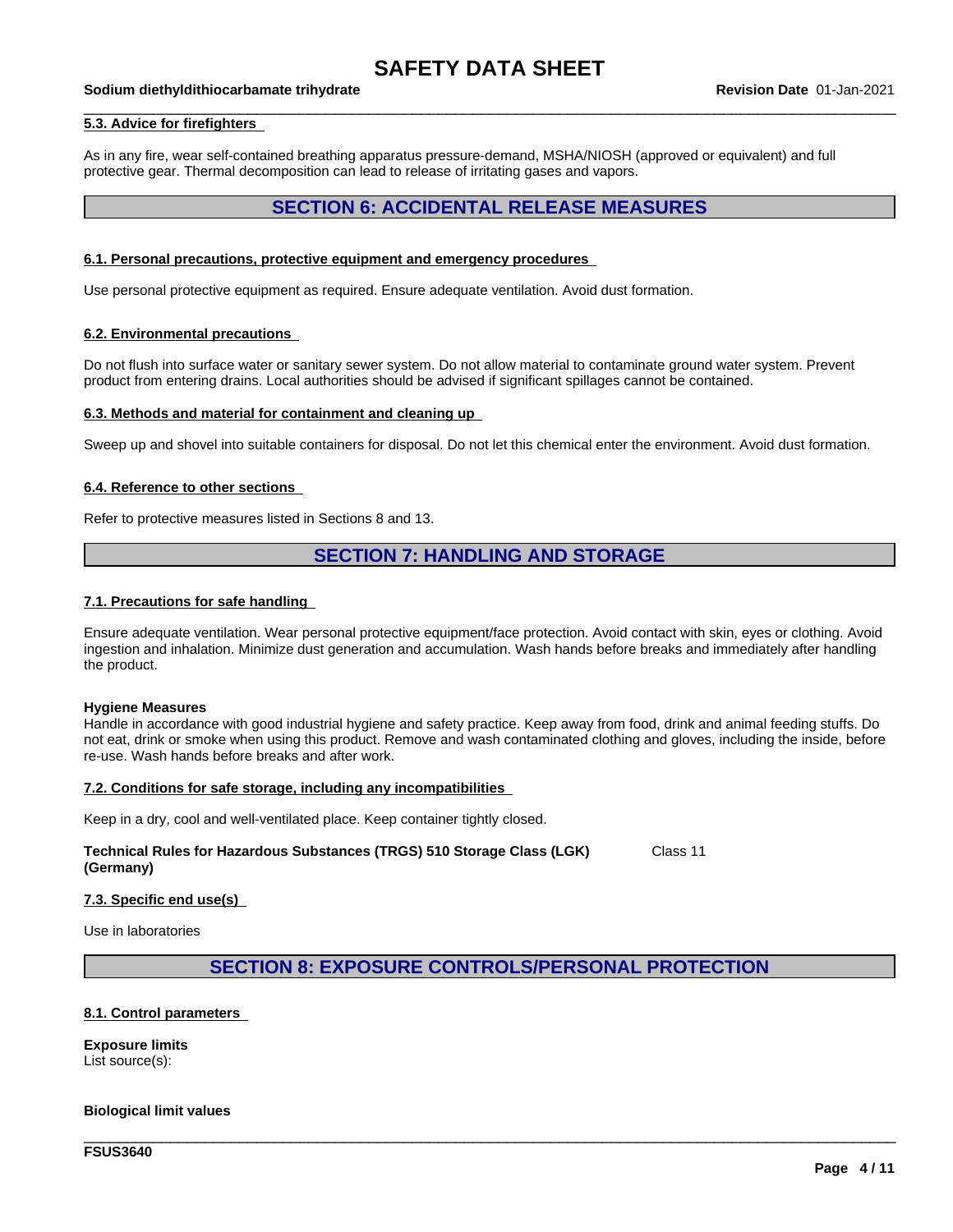#### \_\_\_\_\_\_\_\_\_\_\_\_\_\_\_\_\_\_\_\_\_\_\_\_\_\_\_\_\_\_\_\_\_\_\_\_\_\_\_\_\_\_\_\_\_\_\_\_\_\_\_\_\_\_\_\_\_\_\_\_\_\_\_\_\_\_\_\_\_\_\_\_\_\_\_\_\_\_\_\_\_\_\_\_\_\_\_\_\_\_\_\_\_\_ **Sodium diethyldithiocarbamate trihydrate Revision Date** 01-Jan-2021

This product, as supplied, does not contain any hazardous materials with biological limits established by the region specific regulatory bodies

### **Monitoring methods**

BS EN 14042:2003 Title Identifier: Workplace atmospheres. Guide for the application and use of procedures for the assessment of exposure to chemical and biological agents.

MDHS14/3 General methods for sampling and gravimetric analysis of respirable and inhalable dust

**Derived No Effect Level (DNEL)** No information available

| Route of exposure | Acute effects (local) | <b>Acute effects</b><br>(systemic) | <b>Chronic effects</b><br>(local) | <b>Chronic effects</b><br>(systemic) |
|-------------------|-----------------------|------------------------------------|-----------------------------------|--------------------------------------|
| Oral              |                       |                                    |                                   |                                      |
| Dermal            |                       |                                    |                                   |                                      |
| <b>Inhalation</b> |                       |                                    |                                   |                                      |

**Predicted No Effect Concentration** No information available. **(PNEC)**

#### **8.2. Exposure controls**

### **Engineering Measures**

Ensure adequate ventilation, especially in confined areas. Ensure that eyewash stations and safety showers are close to the workstation location.

Wherever possible, engineering control measures such as the isolation or enclosure of the process, the introduction of process or equipment changes to minimise release or contact, and the use of properly designed ventilation systems, should be adopted to control hazardous materials at source

### **Personal protective equipment**

| <b>Eye Protection</b> | Goggles (European standard - EN 166) |
|-----------------------|--------------------------------------|
|                       |                                      |

|  | Glove material<br>Nitrile rubber<br>Neoprene<br>Natural rubber<br><b>PVC</b> | Breakthrough time<br>See manufacturers<br>recommendations | <b>Glove thickness</b> | <b>EU standard</b><br>EN 374 | <b>Glove comments</b><br>(minimum requirement) |
|--|------------------------------------------------------------------------------|-----------------------------------------------------------|------------------------|------------------------------|------------------------------------------------|
|--|------------------------------------------------------------------------------|-----------------------------------------------------------|------------------------|------------------------------|------------------------------------------------|

**Skin and body protection** Wear appropriate protective gloves and clothing to prevent skin exposure

Inspect gloves before use.

Please observe the instructions regarding permeability and breakthrough time which are provided by the supplier of the gloves. (Refer to manufacturer/supplier for information)

Ensure gloves are suitable for the task: Chemical compatability, Dexterity, Operational conditions, User susceptibility, e.g. sensitisation effects, also take into consideration the specific local conditions under which the product is used, such as the danger of cuts, abrasion.

Remove gloves with care avoiding skin contamination.

| <b>Respiratory Protection</b>     | When workers are facing concentrations above the exposure limit they must use<br>appropriate certified respirators.<br>To protect the wearer, respiratory protective equipment must be the correct fit and be used<br>and maintained properly |
|-----------------------------------|-----------------------------------------------------------------------------------------------------------------------------------------------------------------------------------------------------------------------------------------------|
| Large scale/emergency use         | Use a NIOSH/MSHA or European Standard EN 136 approved respirator if exposure limits<br>are exceeded or if irritation or other symptoms are experienced<br>Recommended Filter type: Particulates filter conforming to EN 143                   |
| <b>Small scale/Laboratory use</b> | Use a NIOSH/MSHA or European Standard EN 149:2001 approved respirator if exposure                                                                                                                                                             |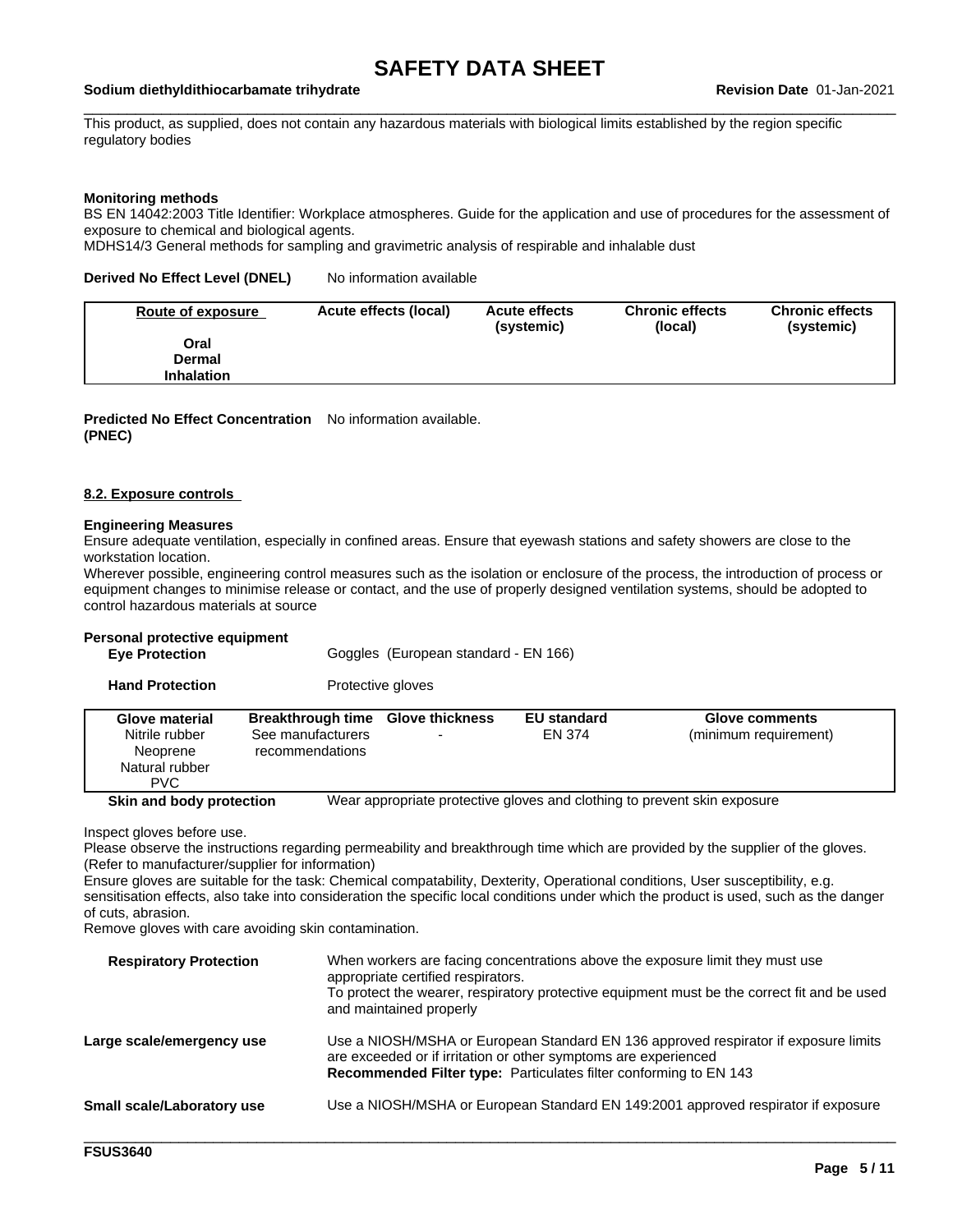**Molecular Weight** 225.31<br>**Evaporation Rate** Not approach

limits are exceeded or if irritation or other symptoms are experienced. **Recommended half mask:-** Particle filtering: EN149:2001 When RPE is used a face piece Fit Test should be conducted

**Environmental exposure controls** Prevent product from entering drains. Do not allow material to contaminate ground water system. Local authorities should be advised if significant spillages cannot be contained.

### **SECTION 9: PHYSICAL AND CHEMICAL PROPERTIES**

### **9.1. Information on basic physical and chemical properties**

| <b>Physical State</b>                          | Solid                                  |                                          |
|------------------------------------------------|----------------------------------------|------------------------------------------|
| <b>Appearance</b>                              | Off-white                              |                                          |
| Odor                                           | No information available               |                                          |
| <b>Odor Threshold</b>                          | No data available                      |                                          |
| <b>Melting Point/Range</b>                     | 95 - 98.5 °C / 203 - 209.3 °F          |                                          |
| <b>Softening Point</b>                         | No data available                      |                                          |
| <b>Boiling Point/Range</b>                     | No information available               |                                          |
| <b>Flammability (liquid)</b>                   | Not applicable                         | Solid                                    |
| <b>Flammability (solid,gas)</b>                | No information available               |                                          |
| <b>Explosion Limits</b>                        | No data available                      |                                          |
| <b>Flash Point</b>                             | No information available               | <b>Method -</b> No information available |
| <b>Autoignition Temperature</b>                | No data available                      |                                          |
| <b>Decomposition Temperature</b>               | No data available                      |                                          |
| рH                                             | approx $7 \text{ } @$ 20 $\text{ }°$ C | 20 g/l water                             |
| <b>Viscosity</b>                               | Not applicable                         | Solid                                    |
| <b>Water Solubility</b>                        | Completely soluble                     |                                          |
| Solubility in other solvents                   | No information available               |                                          |
| <b>Partition Coefficient (n-octanol/water)</b> |                                        |                                          |
| <b>Component</b>                               | log Pow                                |                                          |
| Diethylcarbamodithioic acid sodium             | $-1.43$                                |                                          |
| salt trihydrate                                |                                        |                                          |
| <b>Vapor Pressure</b>                          | No data available                      |                                          |
| Density / Specific Gravity                     | No data available                      |                                          |
| <b>Bulk Density</b>                            | No data available                      |                                          |
| <b>Vapor Density</b>                           | Not applicable                         | Solid                                    |
| <b>Particle characteristics</b>                | No data available                      |                                          |
| 9.2. Other information                         |                                        |                                          |
| <b>Molecular Formula</b>                       | C5 H10 N Na S2, 3 H2 O                 |                                          |

### **SECTION 10: STABILITY AND REACTIVITY**

| 10.1. Reactivity                         | None known, based on information available   |
|------------------------------------------|----------------------------------------------|
| 10.2. Chemical stability                 | Stable under normal conditions, Hygroscopic. |
| 10.3. Possibility of hazardous reactions |                                              |
| <b>Hazardous Polymerization</b>          | No information available.                    |
|                                          |                                              |

**Not applicable - Solid**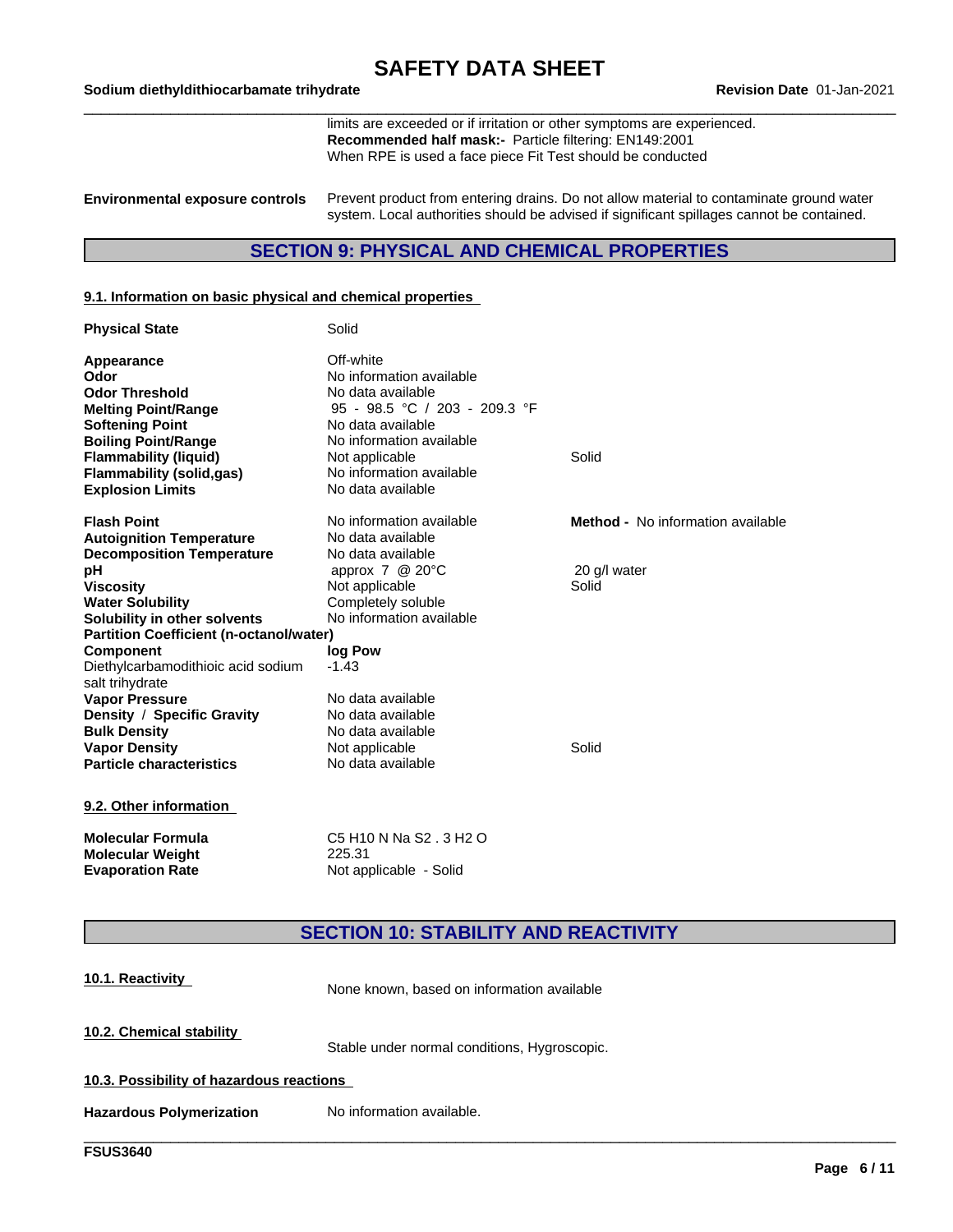## **SAFETY DATA SHEET**<br>Revision Date 01-Jan-2021

| <b>Hazardous Reactions</b>   | No information available.                              |
|------------------------------|--------------------------------------------------------|
| 10.4. Conditions to avoid    | Incompatible products. Exposure to moist air or water. |
| 10.5. Incompatible materials | Strong oxidizing agents. Oxidizing agent.              |

### **10.6. Hazardous decomposition products**

\_\_\_\_\_\_\_\_\_\_\_\_\_\_\_\_\_\_\_\_\_\_\_\_\_\_\_\_\_\_\_\_\_\_\_\_\_\_\_\_\_\_\_\_\_\_\_\_\_\_\_\_\_\_\_\_\_\_\_\_\_\_\_\_\_\_\_\_\_\_\_\_\_\_\_\_\_\_\_\_\_\_\_\_\_\_\_\_\_\_\_\_\_\_ **Sodium diethyldithiocarbamate trihydrate Revision Date** 01-Jan-2021

Nitrogen oxides (NOx). Thermal decomposition can lead to release of irritating gases and vapors. Carbon monoxide (CO). Carbon dioxide (CO2). Sulfur oxides.

### **SECTION 11: TOXICOLOGICAL INFORMATION**

### **11.1. Information on hazard classes as defined in Regulation (EC) No 1272/2008**

### **Product Information**

**(a) acute toxicity;**

**Oral** Category 4<br> **Dermal** Category 4<br> **Dermal** Category 6 **Dermal** Based on available data, the classification criteria are not met<br> **Inhalation** Based on available data, the classification criteria are not met Based on available data, the classification criteria are not met

| Component                                             | LD50 Oral                 | <b>LD50 Dermal</b> | <b>LC50 Inhalation</b> |
|-------------------------------------------------------|---------------------------|--------------------|------------------------|
| Diethylcarbamodithioic acid sodium salt<br>trihvdrate | $LD50 = 1500$ mg/kg (Rat) |                    |                        |
| Sodium diethyldithiocarbamate                         | $LD50 = 1500$ mg/kg (Rat) | Rat<br>, g/kg      |                        |

| (b) skin corrosion/irritation;                                              | Category 2                                                |
|-----------------------------------------------------------------------------|-----------------------------------------------------------|
| (c) serious eye damage/irritation;                                          | Category 2                                                |
| (d) respiratory or skin sensitization;<br><b>Respiratory</b><br><b>Skin</b> | No data available<br>No data available                    |
| (e) germ cell mutagenicity;                                                 | No data available                                         |
|                                                                             | Mutagenic effects have occurred in experimental animals   |
| (f) carcinogenicity;                                                        | No data available                                         |
|                                                                             | There are no known carcinogenic chemicals in this product |
| (g) reproductive toxicity;                                                  | No data available                                         |
| (h) STOT-single exposure;                                                   | Category 3                                                |
| <b>Results / Target organs</b>                                              | Respiratory system.                                       |
| (i) STOT-repeated exposure;                                                 | No data available                                         |
| <b>Target Organs</b>                                                        | No information available.                                 |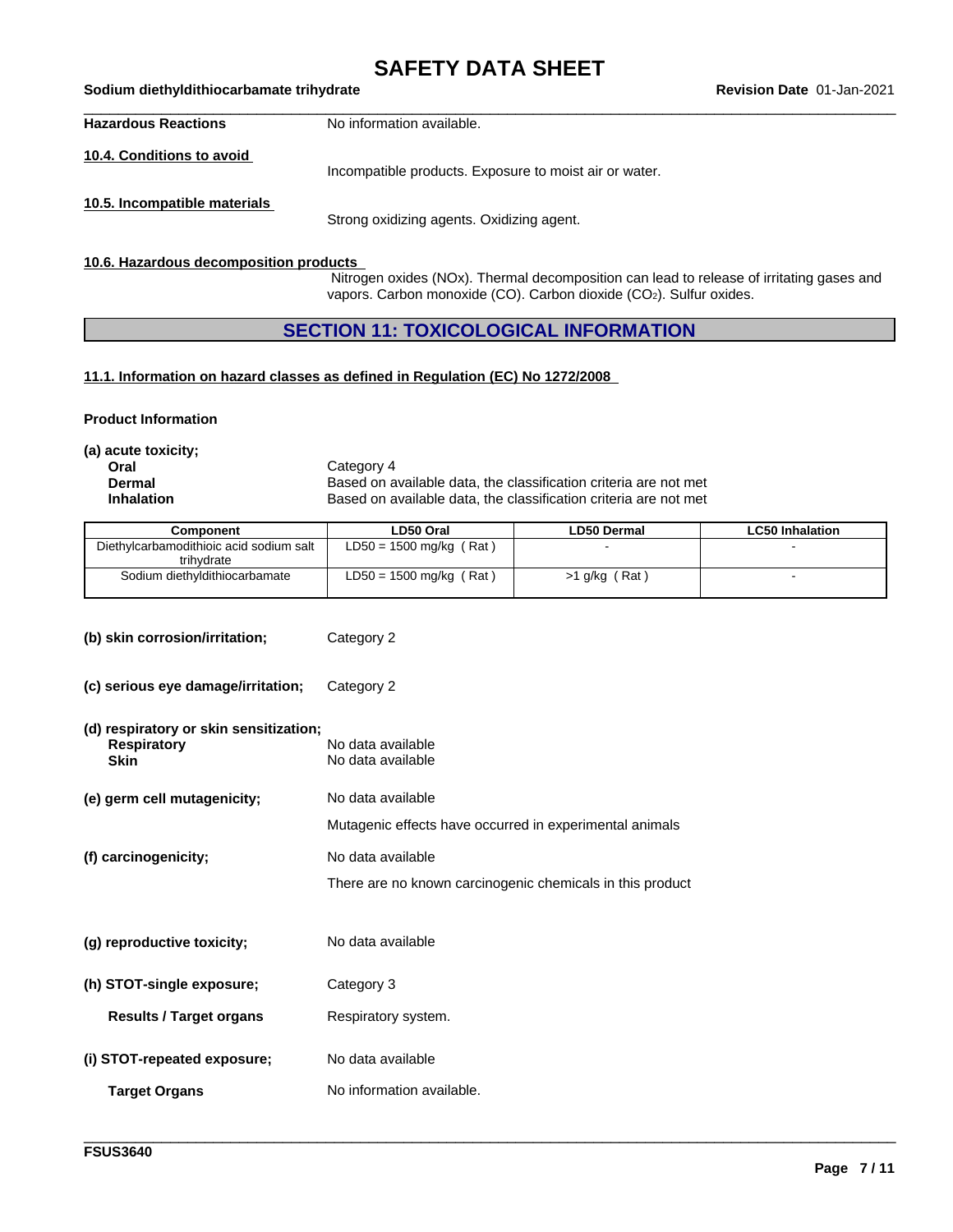| (j) aspiration hazard;                                                  | Not applicable<br>Solid                                                                                              |
|-------------------------------------------------------------------------|----------------------------------------------------------------------------------------------------------------------|
| <b>Other Adverse Effects</b>                                            | The toxicological properties have not been fully investigated. See actual entry in RTECS for<br>complete information |
| Symptoms / effects, both acute and No information available.<br>delaved |                                                                                                                      |

### **11.2. Information on other hazards**

|  | <b>Endocrine Disrupting Properties</b> |  |
|--|----------------------------------------|--|
|--|----------------------------------------|--|

**Endocrine Disrupting Properties** Assess endocrine disrupting properties for human health. This product does not contain any known or suspected endocrine disruptors.

### **SECTION 12: ECOLOGICAL INFORMATION**

### **12.1. Toxicity**

**Ecotoxicity effects** Very toxic to aquatic organisms. The product contains following substances which are hazardous for the environment.

| Component                        | Freshwater Fish                                                                                                      | <br>Flea<br>Water                                 | Algae<br>Freshwater |
|----------------------------------|----------------------------------------------------------------------------------------------------------------------|---------------------------------------------------|---------------------|
| diethyldithiocarbamate<br>sodium | 96h<br>$\Omega$ $\Gamma$<br>$\sim$ $\sim$<br>$5 \text{ rad/L}$<br>$-$ ບວ $0 = 1$<br><u>ь н</u><br>. <del>.</del><br> | 48h<br>$\overline{ }$<br>.06<br>$-$<br>ma/L<br>U. |                     |

| ∖onent<br>.                                    | ---<br>MH<br>ľН | -- -<br>$\sim$<br>66.LI |
|------------------------------------------------|-----------------|-------------------------|
| sodium<br>dithiocarbamate<br>dieth<br>וער<br>. |                 |                         |

## **12.2. Persistence and degradability**

**Degradation in sewage treatment plant**

Soluble in water, Persistence is unlikely, based on information available. Contains substances known to be hazardous to the environment or not degradable in waste water treatment plants.

**12.3. Bioaccumulative potential** Bioaccumulation is unlikely

| Component                               | Pow<br>loq | <b>Bioconcentration factor (BCF)</b> |
|-----------------------------------------|------------|--------------------------------------|
| Diethylcarbamodithioic acid sodium salt | . 43       | No data available                    |
| trihydrate                              |            |                                      |

| <u>12.4. Mobility in soil</u>                                                                          | The product is water soluble, and may spread in water systems Will likely be mobile in the<br>environment due to its water solubility. Highly mobile in soils |
|--------------------------------------------------------------------------------------------------------|---------------------------------------------------------------------------------------------------------------------------------------------------------------|
| 12.5. Results of PBT and vPvB<br>assessment                                                            | No data available for assessment.                                                                                                                             |
| 12.6. Endocrine disrupting<br>properties<br><b>Endocrine Disruptor Information</b>                     | This product does not contain any known or suspected endocrine disruptors                                                                                     |
| 12.7. Other adverse effects<br><b>Persistent Organic Pollutant</b><br><b>Ozone Depletion Potential</b> | This product does not contain any known or suspected substance<br>This product does not contain any known or suspected substance                              |

### **SECTION 13: DISPOSAL CONSIDERATIONS**

\_\_\_\_\_\_\_\_\_\_\_\_\_\_\_\_\_\_\_\_\_\_\_\_\_\_\_\_\_\_\_\_\_\_\_\_\_\_\_\_\_\_\_\_\_\_\_\_\_\_\_\_\_\_\_\_\_\_\_\_\_\_\_\_\_\_\_\_\_\_\_\_\_\_\_\_\_\_\_\_\_\_\_\_\_\_\_\_\_\_\_\_\_\_

### **13.1. Waste treatment methods**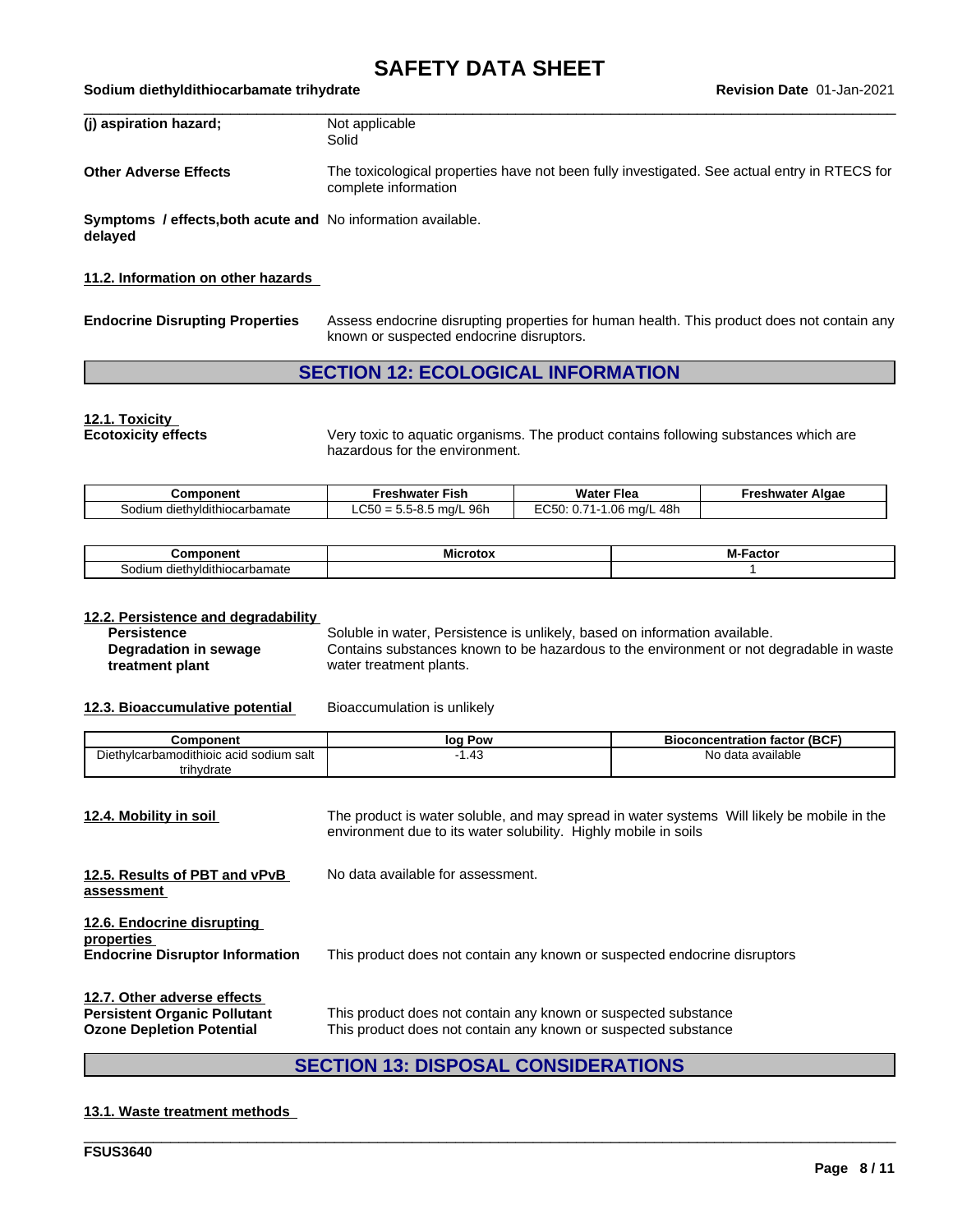| Waste from Residues/Unused<br><b>Products</b> | Should not be released into the environment. Waste is classified as hazardous. Dispose of<br>in accordance with the European Directives on waste and hazardous waste. Dispose of in<br>accordance with local regulations. |
|-----------------------------------------------|---------------------------------------------------------------------------------------------------------------------------------------------------------------------------------------------------------------------------|
| Contaminated Packaging                        | Dispose of this container to hazardous or special waste collection point.                                                                                                                                                 |
| European Waste Catalogue (EWC)                | According to the European Waste Catalog, Waste Codes are not product specific, but<br>application specific.                                                                                                               |
| <b>Other Information</b>                      | Do not flush to sewer. Waste codes should be assigned by the user based on the<br>application for which the product was used. Do not empty into drains. Do not let this                                                   |

chemical enter the environment.

### **SECTION 14: TRANSPORT INFORMATION**

### **IMDG/IMO**

| 14.1. UN number<br>14.2. UN proper shipping name<br><b>Technical Shipping Name</b><br>14.3. Transport hazard class(es)<br>14.4. Packing group | <b>UN3077</b><br>Environmentally hazardous substances, solid, n.o.s.<br>Sodium diethyldithiocarbamate<br>9<br>III |
|-----------------------------------------------------------------------------------------------------------------------------------------------|-------------------------------------------------------------------------------------------------------------------|
| ADR                                                                                                                                           |                                                                                                                   |
| 14.1. UN number<br>14.2. UN proper shipping name<br><b>Technical Shipping Name</b><br>14.3. Transport hazard class(es)<br>14.4. Packing group | <b>UN3077</b><br>Environmentally hazardous substances, solid, n.o.s<br>Sodium diethyldithiocarbamate<br>9<br>III  |
| <b>ATAI</b>                                                                                                                                   |                                                                                                                   |
| 14.1. UN number<br>14.2. UN proper shipping name<br><b>Technical Shipping Name</b><br>14.3. Transport hazard class(es)<br>14.4. Packing group | <b>UN3077</b><br>Environmentally hazardous substances, solid, n.o.s<br>Sodium diethyldithiocarbamate<br>9<br>Ш    |
| 14.5. Environmental hazards                                                                                                                   | Dangerous for the environment<br>Product is a marine pollutant according to the criteria set by IMDG/IMO          |
| 14.6. Special precautions for user                                                                                                            | No special precautions required                                                                                   |
| 14.7. Maritime transport in bulk<br>according to IMO instruments                                                                              | Not applicable, packaged goods                                                                                    |

### **SECTION 15: REGULATORY INFORMATION**

### **15.1. Safety, health and environmental regulations/legislation specific for the substance or mixture**

#### **International Inventories**

X = listed, Europe (EINECS/ELINCS/NLP), U.S.A. (TSCA), Canada (DSL/NDSL), Philippines (PICCS), China (IECSC), Japan (ENCS), Australia (AICS), Korea (ECL).

| Component                   | <b>EINECS</b> | <b>ELINCS</b> | <b>NLP</b> | <b>TSC/</b> | <b>DSL</b> | <b>NDSL</b> | <b>PICCS</b> | <b>ENCS</b> | <b>IECSC</b> | <b>AICS</b> | <b>KECL</b> |
|-----------------------------|---------------|---------------|------------|-------------|------------|-------------|--------------|-------------|--------------|-------------|-------------|
| Diethylcarbamodithioic acid |               |               |            |             |            |             |              |             |              |             |             |
| sodium salt trihvdrate      |               |               |            |             |            |             |              |             |              |             |             |
| Sodium                      | 205-710-6     |               |            |             |            |             |              |             |              |             | KE-1044     |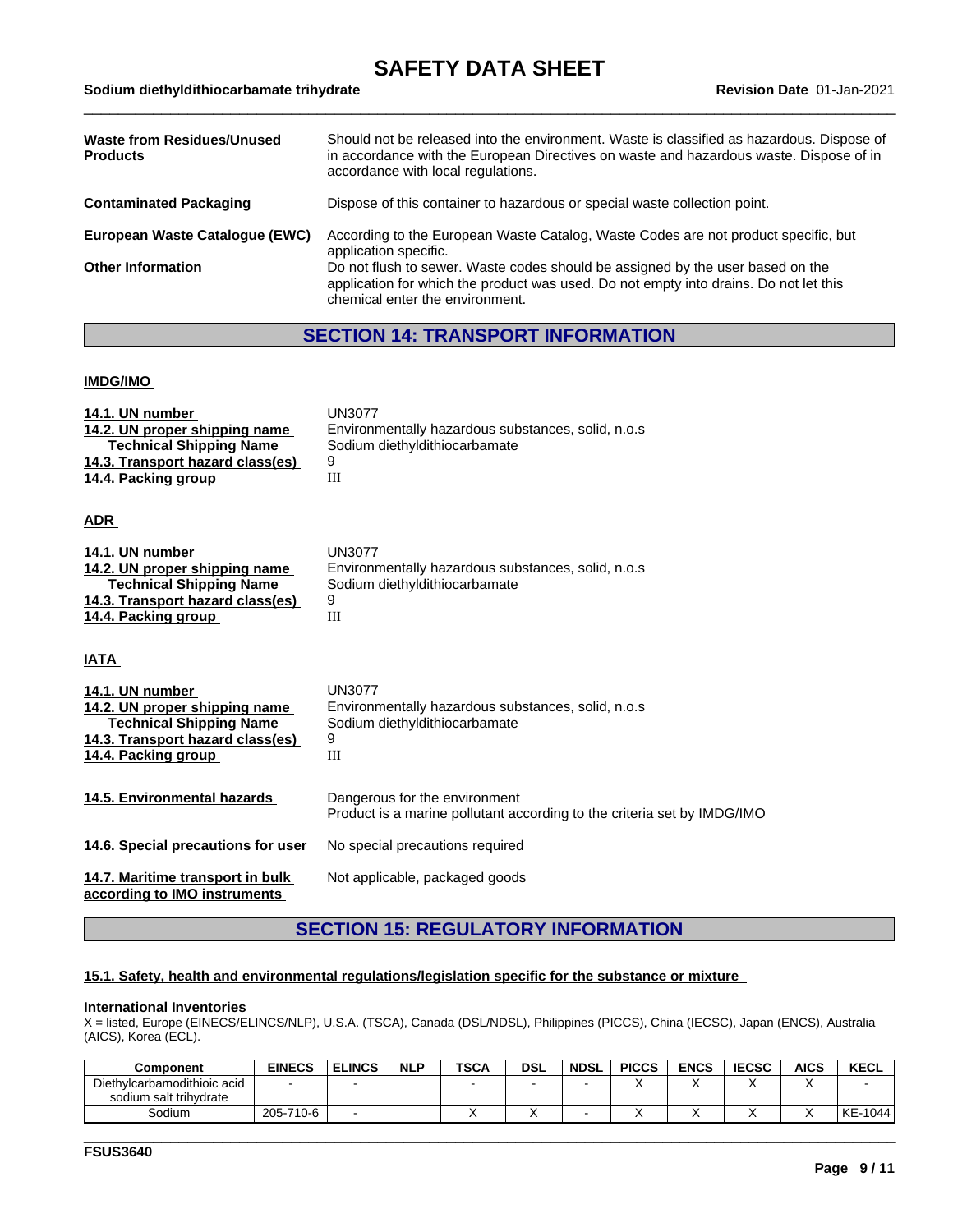|  |  | Revision Date 01-Jan-2021 |
|--|--|---------------------------|
|--|--|---------------------------|

| <b>Sodium</b><br>diethyldithiocarbamate | ≅trihvdrate |  |  |  | Revision | $01 -$<br>Date | -Jan-2021 |  |
|-----------------------------------------|-------------|--|--|--|----------|----------------|-----------|--|
| diethyldithiocarbamate                  |             |  |  |  |          |                |           |  |

### Regulation (EC) No 649/2012 of the European Parliament and of the Council of 4 July 2012 concerning the export and **import of dangerous chemicals**

Not applicable

### **National Regulations**

**WGK Classification** Water endangering class = 2 (self classification)

**UK** - Take note of Control of Substances Hazardous to Health Regulations (COSHH) 2002 and 2005 Amendment

### **15.2. Chemical safety assessment**

A Chemical Safety Assessment/Report (CSA/CSR) has not been conducted

### **SECTION 16: OTHER INFORMATION**

#### **Full text of H-Statements referred to undersections 2 and 3**

H302 - Harmful if swallowed

H315 - Causes skin irritation

H319 - Causes serious eye irritation

H335 - May cause respiratory irritation

H400 - Very toxic to aquatic life

### **Legend**

| <b>CAS</b> - Chemical Abstracts Service                                                                                                                                                                                                                                                                                                                                                                | <b>TSCA</b> - United States Toxic Substances Control Act Section 8(b)<br>Inventory                                                                                                        |  |  |  |  |  |  |
|--------------------------------------------------------------------------------------------------------------------------------------------------------------------------------------------------------------------------------------------------------------------------------------------------------------------------------------------------------------------------------------------------------|-------------------------------------------------------------------------------------------------------------------------------------------------------------------------------------------|--|--|--|--|--|--|
| EINECS/ELINCS - European Inventory of Existing Commercial Chemical DSL/NDSL - Canadian Domestic Substances List/Non-Domestic<br>Substances/EU List of Notified Chemical Substances<br><b>PICCS</b> - Philippines Inventory of Chemicals and Chemical Substances<br><b>IECSC</b> - Chinese Inventory of Existing Chemical Substances<br><b>KECL</b> - Korean Existing and Evaluated Chemical Substances | Substances List<br><b>ENCS</b> - Japanese Existing and New Chemical Substances<br><b>AICS</b> - Australian Inventory of Chemical Substances<br>NZIoC - New Zealand Inventory of Chemicals |  |  |  |  |  |  |
| <b>WEL</b> - Workplace Exposure Limit<br><b>ACGIH</b> - American Conference of Governmental Industrial Hygienists<br><b>DNEL</b> - Derived No Effect Level<br><b>RPE</b> - Respiratory Protective Equipment                                                                                                                                                                                            | <b>TWA</b> - Time Weighted Average<br><b>IARC</b> - International Agency for Research on Cancer<br>Predicted No Effect Concentration (PNEC)<br>LD50 - Lethal Dose 50%                     |  |  |  |  |  |  |
| <b>LC50</b> - Lethal Concentration 50%                                                                                                                                                                                                                                                                                                                                                                 | <b>EC50</b> - Effective Concentration 50%                                                                                                                                                 |  |  |  |  |  |  |
| <b>NOEC</b> - No Observed Effect Concentration<br><b>PBT</b> - Persistent, Bioaccumulative, Toxic                                                                                                                                                                                                                                                                                                      | <b>POW</b> - Partition coefficient Octanol: Water<br><b>vPvB</b> - very Persistent, very Bioaccumulative                                                                                  |  |  |  |  |  |  |
| <b>ADR</b> - European Agreement Concerning the International Carriage of                                                                                                                                                                                                                                                                                                                               | <b>ICAO/IATA</b> - International Civil Aviation Organization/International Air                                                                                                            |  |  |  |  |  |  |
| Dangerous Goods by Road<br><b>IMO/IMDG</b> - International Maritime Organization/International Maritime                                                                                                                                                                                                                                                                                                | <b>Transport Association</b><br><b>MARPOL</b> - International Convention for the Prevention of Pollution from                                                                             |  |  |  |  |  |  |
| Dangerous Goods Code                                                                                                                                                                                                                                                                                                                                                                                   | Ships                                                                                                                                                                                     |  |  |  |  |  |  |
| <b>OECD</b> - Organisation for Economic Co-operation and Development                                                                                                                                                                                                                                                                                                                                   | <b>ATE</b> - Acute Toxicity Estimate                                                                                                                                                      |  |  |  |  |  |  |
| <b>BCF</b> - Bioconcentration factor                                                                                                                                                                                                                                                                                                                                                                   | VOC (volatile organic compound)                                                                                                                                                           |  |  |  |  |  |  |

\_\_\_\_\_\_\_\_\_\_\_\_\_\_\_\_\_\_\_\_\_\_\_\_\_\_\_\_\_\_\_\_\_\_\_\_\_\_\_\_\_\_\_\_\_\_\_\_\_\_\_\_\_\_\_\_\_\_\_\_\_\_\_\_\_\_\_\_\_\_\_\_\_\_\_\_\_\_\_\_\_\_\_\_\_\_\_\_\_\_\_\_\_\_

**Key literature references and sources for data** https://echa.europa.eu/information-on-chemicals Suppliers safety data sheet, Chemadvisor - LOLI, Merck index, RTECS

### **Training Advice**

Chemical incident response training.